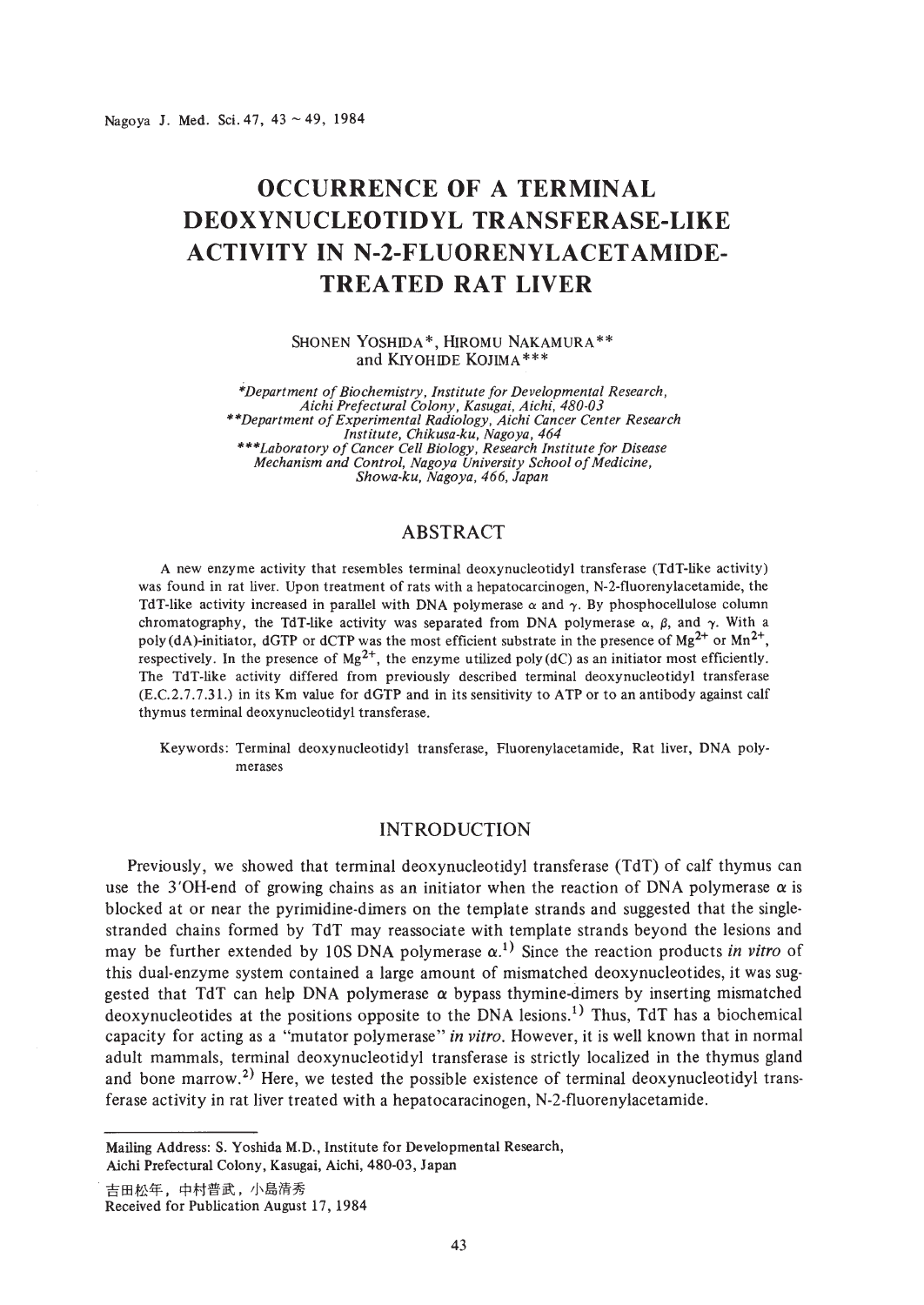## MATERIALS AND METHODS

#### *Chemicals and reagents*

N-2-fluorenylacetamide (FAA) was obtained from Nakarai Chemicals, Ltd., Japan. Deoxyhomopolymers,  $poly(dT)$ ,  $poly(dA)$ ,  $poly(dC)$  and oligo (dG), were obtained from P-L Biochemicals Inc., U.S.A. Affinity purified antibody (IgG) against calf thymus TdT was prepared as described previously. $3$ )

#### *FAA-treatment ofrats*

Male Wister rats (6 weeks old) were fed with a standard diet mixed with FAA at  $0.05\%$ <sup>4)</sup> for 3, 7, 14, 21, and 28 days and the livers were taken and kept frozen at  $-65^{\circ}$ C until used. In order to prepare the hyperplastic nodules, a feeding cycle, feeding with FAA for 2 weeks followed by 1 week with regular meal, was repeated four times and the hyperplastic nodules were dissected and pooled. Among rats treated with FAA, some developed hepatoma after several months. The cancer nodules were also dissected and kept frozen. Normal regenerating livers were obtained from two-thirds partially hepatectomized rats (6 weeks old) at 48 hr after operation.

#### *Enzyme extraction and partial purification*

Four grams of each liver tissue were homogenized in a teflon homogenizer in 10 volumes of buffer A (50 mM Tris. HCI, pH 7.5, 0.1 mM ethylenediamine tetraacetate, 0.5 mM dithiothreitol, 10% glycerol) containing 0.5 M KCl and three kinds of protease inhibitors, i.e., 1.0 mM phenylmethylsulfonylfluoride (PMSF), 2 mM benzamidine, and  $0.2 \text{ mg/ml}$  ovomucoid.<sup>3)</sup> The homogenate was mixed with Triton-X 100  $(0.1\%$  in the final concentration) and kept for 30 min at  $4^{\circ}$ C. The homogenate was centrifuged at 16000 x g for 20 min at 0<sup>o</sup>C and the supernatant was collected and dialyzed against buffer A. The dialyzed extract was applied on a phosphocellulose column (Whatman P-11, 0.9  $\times$  15 cm) equilibrated with buffer A. After washing with the same buffer, the column was eluted with a 100-ml linear gradient of KCl  $(0-1.0 M)$ . The aliquots of fractions were assayed for DNA polymerase  $\alpha$ ,  $\beta$ ,  $\gamma$  and TdT as follows.

#### *Assay ofDNA polymerases*

Reaction mixture for the assay of DNA polymerase  $\alpha$  (62.5  $\mu$ l) contained 40 mM potassium phasphate (pH 7.2), 5  $\mu$ g activated calf thymus DNA,<sup>5)</sup> 64  $\mu$ M each of dATP, dGTP, dCTP and 33  $\mu$ M (<sup>3</sup>H)dTTP (0.5  $\mu$ Ci/mmol), 8 mM MgCl<sub>2</sub>, 4 mM 2-mercaptoethanol, and the enzyme fraction. Reaction mixture for the assay of DNA polymerase  $\beta$  (62.5 µl) contained 80 mM Tris. HCl (pH 9.0), 1.5  $\mu$ g of poly(dA). (dT)<sub>12-18</sub> (base ratio of A: T=10:1), 32  $\mu$ M (<sup>3</sup>H)dTTP  $(0.5 \mu\text{Ci/mol})$ , 80 mM NaCl, 3.2 mM N-ethylmaleimide, 0.5 mM MgCl<sub>2</sub>, and the enzyme fraction. Reaction mixture (62.5  $\mu$ ) for the assay of DNA polymerase  $\gamma$  contained 80 mM Tris.HCl (pH 7.9), 1.25  $\mu$ g poly (rA). oligo (dT)<sub>12-18</sub> (base ratio of A: T=5:1), 0.5 mM MnCl<sub>2</sub>, 50 mM KCl,  $({}^{3}H)$ dTTP (64  $\mu$ M), and the enzyme fraction.

#### *Assay of TdT-like activity*

Reaction mixture for the assay of TdT or TdT-like activity  $(62.5 \mu l)$  contained 80 mM Tris. HCl (pH 7.9), 1.25  $\mu$ g poly(dA), 64  $\mu$ M (<sup>3</sup>H)dGTP (0.5 or 1.25  $\mu$ Ci/nmol), 1.25 mM dithiothreitol, 40 mM KCl, 0.5 mM  $MgCl<sub>2</sub>$ , and the enzyme fraction. The primers, substrates, and divalent cations were changed as indicated. All these reactions were carried out at 37°C for 30 min and the acid-insoluble radioactivity was measured as described previously.<sup>5)</sup> One unit of enzyme was defined as the amount which catalizes the incorporation of one nanomole of deoxynucleotides in 60 min under the conditions described above.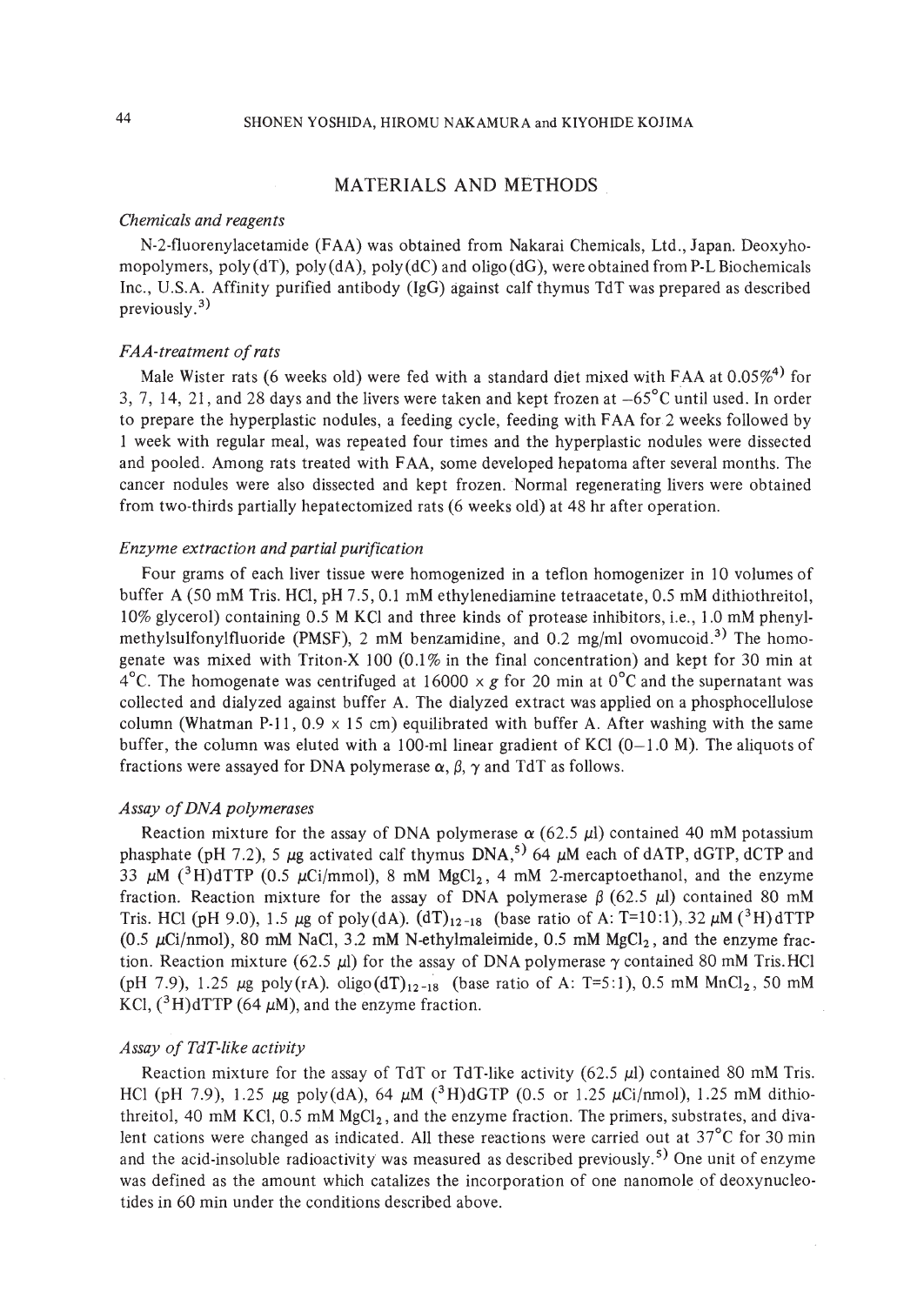## RESULTS

## *Effects ofFAA-treatment on DNA polymerases and TdT-like activity*

In the liver extract of normal rats (6 weeks after birth), there was a small but significant amout of activity which was measured by the TdT assay (Materials and Methods). This activity was tentatively designated as TdT-like activity. Fig. IA shows an elution profile of DNA polymerases from the phosphocellulose column. The order of elution was DNA polymerase  $\alpha$ ,  $\gamma$  and  $\beta$ . The TdT-like activity was eluted as heterogeneous peaks ahead of DNA polymerase  $\alpha$ . The TdT-like activity was also detected in the regenerating liver. In this case, however, the amount to TdT-like activity stayed at the control level even though DNA polymerase  $\alpha$  increased (Table 1).

The effect of FAA-treatment on rat liver was then examined with respect to the levels of DNA polymerases including TdT-like activity. Six-week-old rats were fed a FAA-containing diet as described in Materials and Methods. Fig. 1B and C show typical elution profiles of extracts from livers treated with FAA for 1 and 2 weeks. The elution profile of enzymes from cancer nodules is shown in Fig. 1D. Table I summarizes the levels of DNA polymerases and TdT-like activity per wet weight of liver tissue throughout the course of FAA-treatment. After two weeks, the levels of both DNA polymerase  $\alpha$  and  $\gamma$  started to increase and the TdT-like activity also increased in a similar way. On the 28th day, DNA polymerase  $\alpha$  had increased about 2-fold, DNA polymerase  $\gamma$ , about 3-fold, and the TdT-like activity had increased about 4-fold.



Fig. 1 Phosphocellulose column chromatography of normal and FAA-treated rat liver extracts. DNA polymerases were extracted from 4 grams of liver samples and separated from each other on the phosphocellulose coJumn as described in Materials and Methods. Assays were performed for TdT-like activity ( $\triangle$ ), DNA polymerase  $\alpha(\bullet)$ ,  $\beta(\circ)$  and  $\gamma(\bullet)$ . The activity was expressed as units/ fraction (2 ml each). A, Normal rat liver; B, liver of FAA-treated for 7 days; C, liver of FAAtreated for 14 days; D, cancer nodules.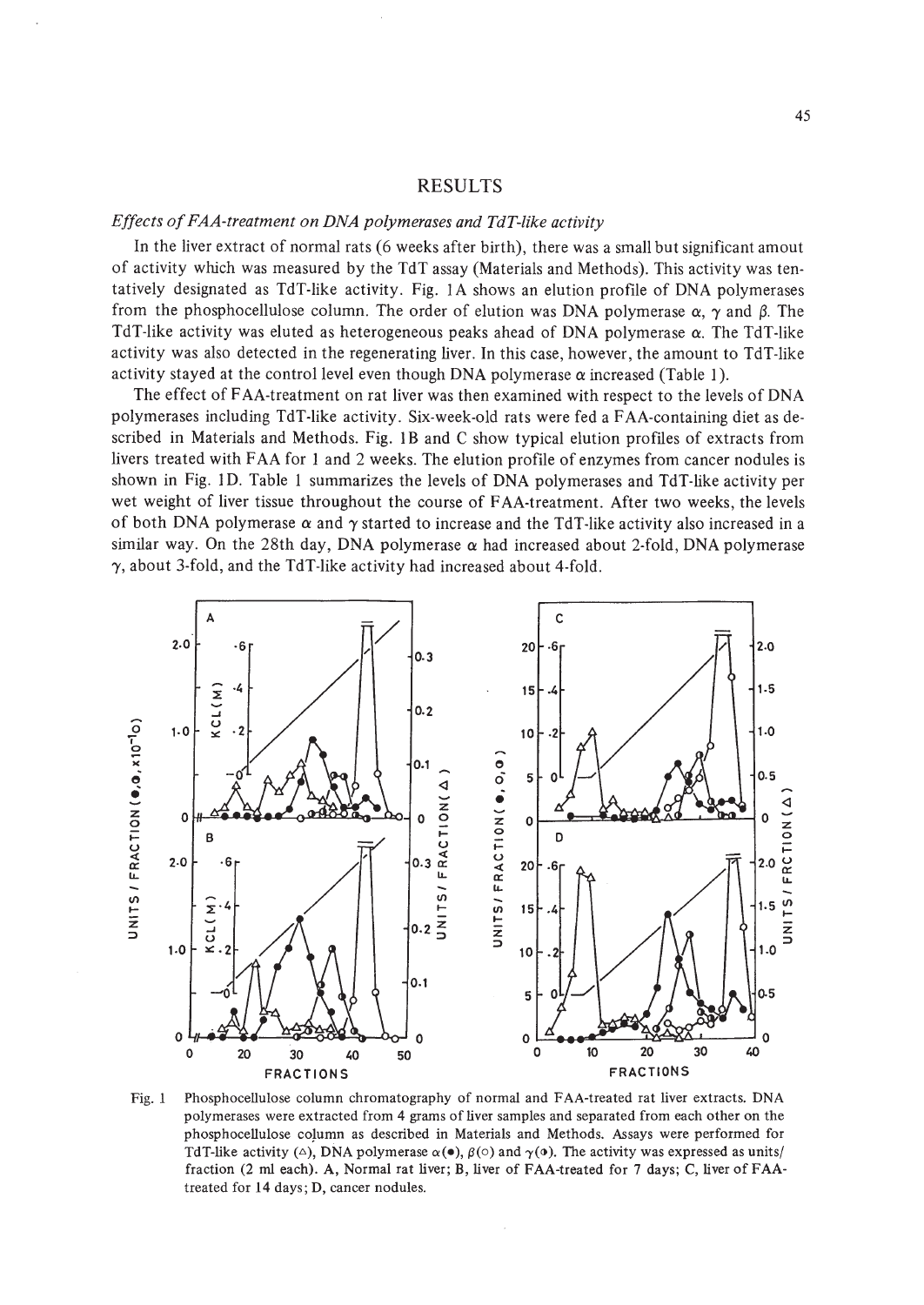| <b>FAA</b> Treatment | DNA polymerase |      |          | TdT-like |
|----------------------|----------------|------|----------|----------|
| Days                 | $\alpha$       | β    | $\gamma$ | Activity |
| 0                    | 7.5            | 160  | 1.7      | 0.45     |
| 3                    | 6.7            | n.t. | 1.3      | 0.20     |
| 7                    | 2.3            | 186  | 1.2      | 0.18     |
| 14                   | 6.7            | 220  | 2.1      | 1.00     |
| 21                   | 14.8           | 169  | 6.6      | 0.60     |
| 28                   | 11.5           | 186  | 5.8      | 2.2      |
| Hyperplastic nodules | 24.3           | n.t. | 3.1      | 1.3      |
| Cancer nodules       | 20.3           | 186  | 11.6     | 3.2      |
| Regenerating liver   | 23.9           | 200  | 1.79     | 0.48     |

Table 1. Effects of FAA-treatment on DNA polymerases and TdT-like activity in rat liver.

Activities were expressed as unit/g tissue. Amounts of DNA polymerase  $\alpha$ ,  $\gamma$  and TdT-like activity were calculated from the elution profiles of column chromatography. Amount of DNA polymerase  $\beta$  was obtained by direct assay of crude extract. Other conditions were described in Materials and Methods. The values are the means of two independent experiments.

n.t.: not tested.

#### *Properties* of the TdT-like Activity

The TdT-like activity was routinely measured by the poly(dA)-dependent dGMP incorporation. This activity was tested with other synthetic polymers in combination with four kinds of deoxynucleoside triphosphates (Table 2). With poly(dA), dGTP was used efficietly in the presence of  $Mn^{2+}$  (optimum concentration, 0.5 mM) but dCTP was used more efficiently at a relatively high concentration (160  $\mu$ M). The enzyme showed the highest activity with poly(dC) in incorporating dGMP. With poly(dC),  $Mg^{2+}$  gave much higher incorporation than  $Mn^{2+}$  as a cofactor. Oligo(dG) also served as a primer for the polymerization of all four deoxynucleoside triphosphates. The complementarity between primer sequences and the substrates was further tested with a natural DNA and alternating co-polymers (Table 3). With the activated calf thymus DNA, low levels of activity were observed with dGTP, dTTP and dATP. The incorporation of  $({}^{3}H)$ dGMP was not enhanced but rather suppressed by the addition of the other three unlabeled dNTPs. Similar results were obtained with poly  $(d(G-C))$  and poly  $(d(A-T))$ . With these alternating co-polymers, the incorporations should be greatly enhanced by adding another complemen-

| Primer: Cofactor                     | Substrate |       |      |      |
|--------------------------------------|-----------|-------|------|------|
|                                      | dATP      | dGTP  | dTTP | dCTP |
| Poly (dA): $Mg^{2+}$ (5 mM)          | 228       | 716   | 0    | 271  |
| Poly (dA): $Mn^{2+}$ (0.5 mM)        | 265       | 1091  | 541  | 2338 |
| Poly (dC): $Mg^{2+}$                 | 645       | 10317 | 105  | 605  |
| Poly (dC): $Mn^{2+}$                 | $\bf{0}$  | 1534  | 350  | 16   |
| Oligo $(dG)_{10}$ : Mg <sup>2+</sup> | 668       | 2474  | 1028 | 569  |

Table 2. Primer specificity of TdT-like activity from rat liver.

Activities were measured with the 2nd phosphocellulose fraction of TdT-like activity as described in Materials and Methods except that primers, divalent cations, and substrates (160  $\mu$ M, 0.5  $\mu$ Ci/nmol) were changed as indicated. Activity was expressed as cpm incorporated in 30 min at 37<sup>°</sup>C.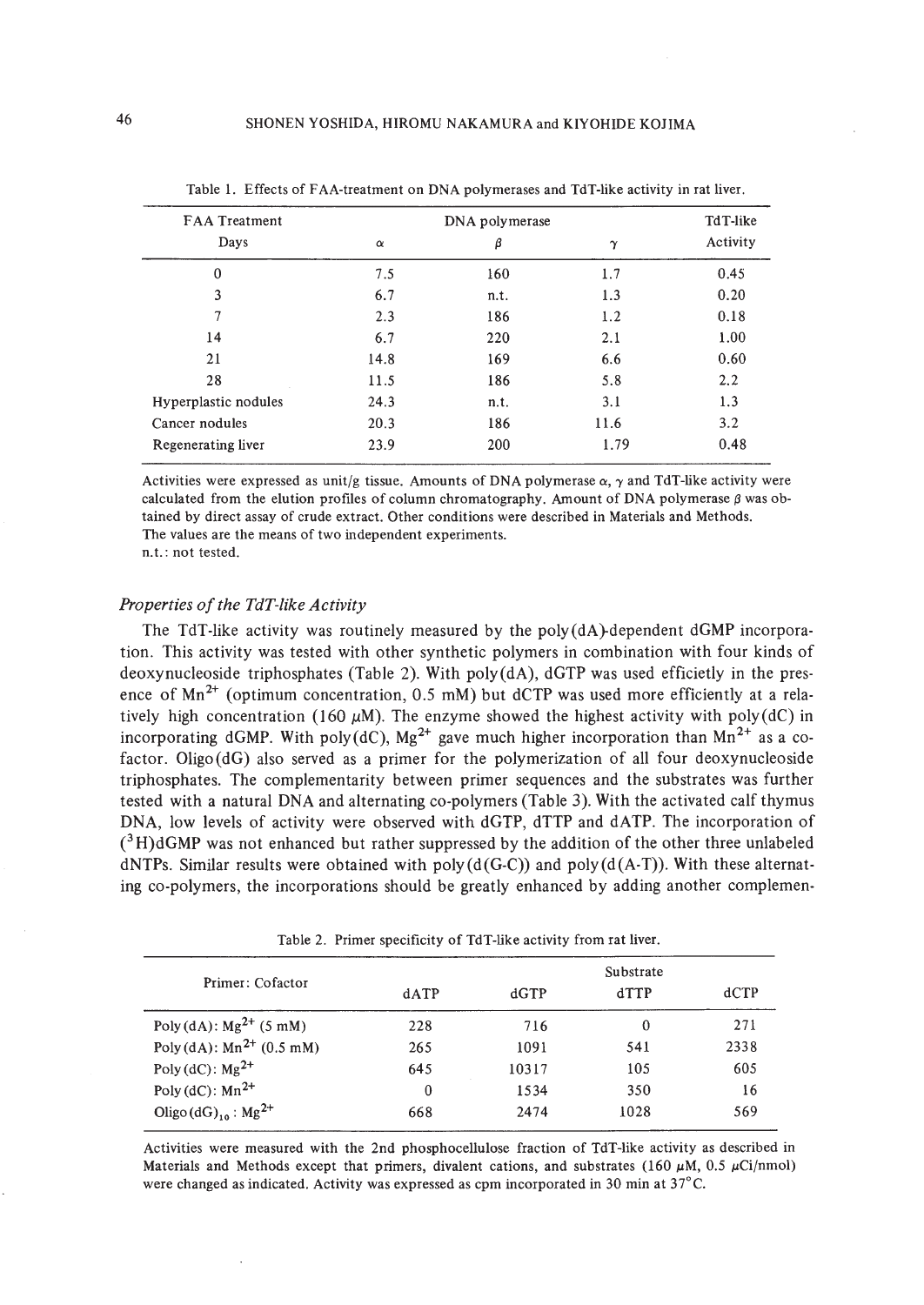| Primers:                     | Substrates (80 $\mu$ M) |                          |                     |
|------------------------------|-------------------------|--------------------------|---------------------|
| Cofactors                    | Labeled $(^3H)$         | Unlabeled                | Incorporation (cpm) |
| Activated DNA:               | dATP                    |                          | 633                 |
| $Mn^{2+}$ (0.5 mM)           | dGTP                    |                          | 680                 |
|                              | dGTP                    | dATP, dTTP, dCTP         | 140                 |
|                              | dTTP                    |                          | 668                 |
|                              | dCTP                    |                          | 30                  |
| Poly $(dG-dC)$ .             | dGTP                    |                          | 1124                |
| Poly $(dG-dC)$ :             | dGTP                    | dCTP                     | 950                 |
| $Mg^{2+}$ (5 mM)             | dCTP                    | -                        | 277                 |
|                              | dCTP                    | dGTP                     | 100                 |
| Poly $(dA-dT)$ .             | dTTP                    | $\overline{\phantom{a}}$ | 1700                |
| $Poly(dA-dT)$ :<br>$Mg^{2+}$ | dTTP                    | dATP                     | 1000                |

Table 3. Effects of base complementarity between primers and substrates on the TdT-like activity from rat liver.

Reaction was performed as described in Materials and Methods except that <sup>3</sup> H-Iabeled or unlabeled  $dNTPs$  (80  $\mu$ M), primers, and divalent cations were changed as indicated. Activity was expressed as cpm.

tary deoxynucleoside triphosphate, if the reaction is a DNA polymerase type which copies the template sequences. These results indicate that the reaction was not the replicative type but an end-addition type.

#### *Relationships between the TdT-like activity and the previously reported DNA polymerases*

As shown in Fig. I, the TdT-like activity was eluted from the phosphocellulose column at a position which differed from DNA polymerase  $\alpha$ ,  $\beta$  and  $\gamma$ . DNA polymerase  $\alpha$  activity which partially overlapped with TdT-like activity was separated completely on a second phosphocellulose column (Fig. 2). The TdT-like activity may be different from thymus TdT because it was entirely resistant to the inhibition by ATP at the concentrations up to 0.4 mM which completely inhibit thymic TdT.<sup>3)</sup> Furthermore, an antibody against calf thymus  $TdT<sup>3</sup>$  did not neutralyze the TdT-like activity under the conditions in which calf thymus TdT was inhibited by 99% and rat thymus TdT, by 65% (Table 4). The apparent Km value for dGTP of the TdT-like activity was 3.5  $\mu$ M, which is much lower than that of thymic TdT (30–40  $\mu$ M, Ref. 6).

Table 4. Effect of anti-TdT antibody on the TdT-like activity from rat liver.

| Anti-TdT IgG $(\mu$ g) | TdT-like activity of<br>rat liver | $TdT$ of $1$ )<br>rat thymus | $TdT$ of $1$ )<br>calf thymus |
|------------------------|-----------------------------------|------------------------------|-------------------------------|
|                        | 100%                              | 100%                         | 100%                          |
|                        | 102                               | 50                           | 3.2                           |
|                        | 95                                | 35                           | 0.8                           |

An affinity-purified antibody against calf thymus TdT was added to the 2nd phosphocellulose column fraction of the TdT-like activity and then mixed with the reaction mixture. 100% ofthe TdT-like activity corresponded to 3110 cpm incorporated. Purified TdT of calf thymus (0.2 unit) or rat thymus (0.6 unit) was used.

1) Values taken from Ref. 3.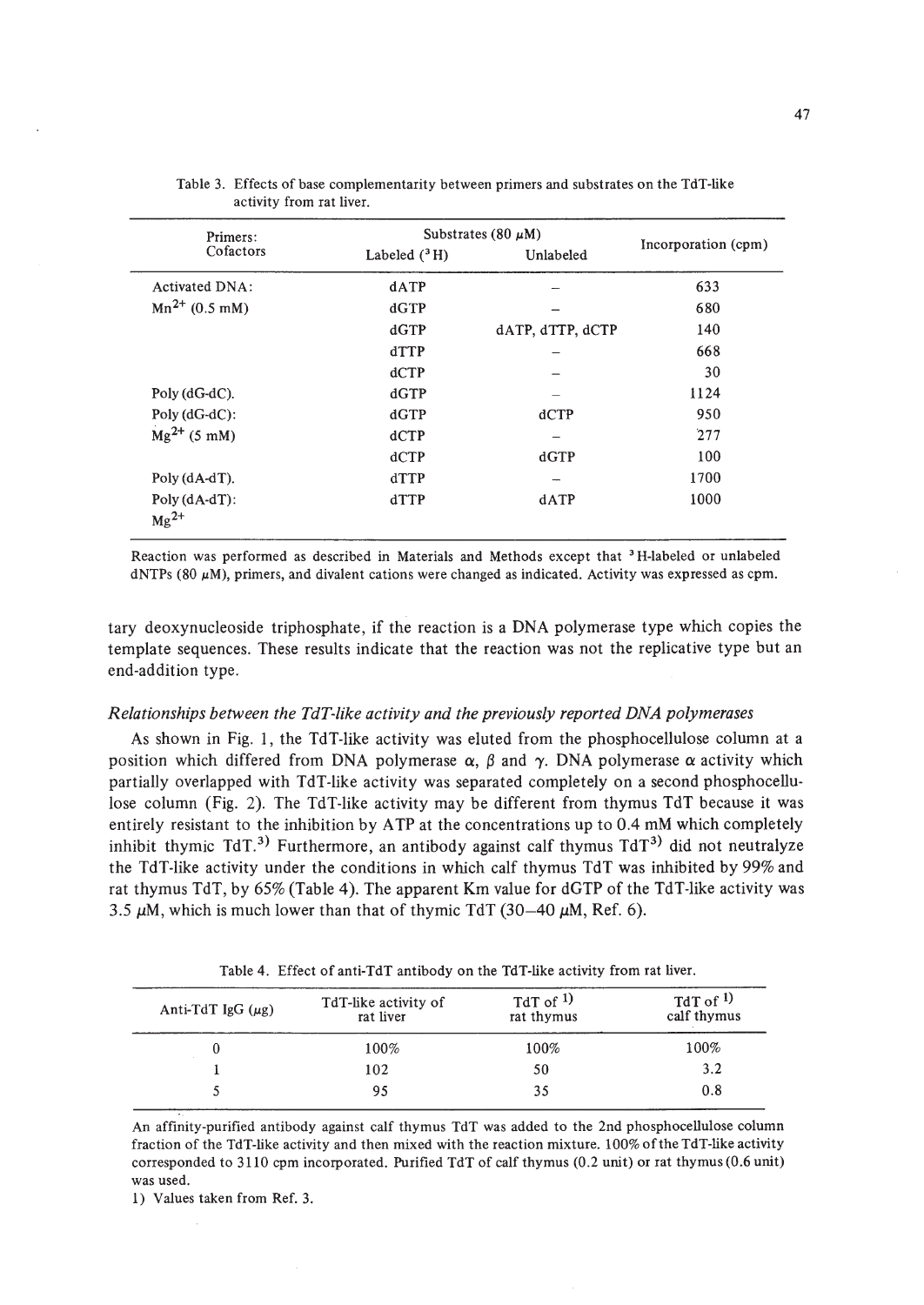#### *Other properties*

The reaction of TdT-like activity was linear up to 40 min. Optimum concentration of  $Mn^{2+}$ was 0.5 mM. The reaction was stimulated about 2-fold by 1 mM dithiothreitol and was completely inhibited by 3 mM N-ethylmaleimide. The TdT-like activity catalyzed the incorporation of dGMP in the presence of poly (2'-0-methylcytidylate).(dG)<sub>10</sub> (7) at an efficiency of  $1/12$  with poly(dC) with either  $Mn^{2+}$  or  $Mg^{2+}$  and the amount of incorporation was comparable to that with oligo  $(dG)$ .



Fig. 2 Rechromatography of TdT-like activity on phosphocellulose column. The first phosphocellulose column fractions of the TdT-like activity from rat liver treated with FAA for 14 days (Fig. 1) were pooled and rechromatographed on a second phosphocellulose column  $(0.5 \times 15 \text{ cm})$ . The column was eluted as described in Materials and Methods except that 50 ml of  $0-1.0$  M KCl gradient was used.  $\Delta$ , TdT-like activity; **.**, DNA polymerse  $\alpha$ ;  $\circ$ , DNA polymerase  $\beta$ ; **.**, DNA polymerase  $\gamma$ .

## DISCUSSION

Occurrence of terminal deoxynucleotidyl transferase activity has been reported using various tissues, i.e., human brain,<sup>8)</sup> rooster sperm,<sup>9)</sup> or embryo of *Xenopus laevis*.<sup>10</sup> These activities might be involved in unidentified functions of a wide variety of cells. But, at present, it is not known whether or not these enzyme activities, including our rat liver TdT-like activity, are derived from the same enzyme species due to limited information on their respective characteristics. The liver TdT-like activity presented here differs from thymic TdT in its sensitivity to inhibition by ATP and anti-TdT antibody, and in its apparent Km value for a substrate. This enzyme activity also differs from retrovirus-associated TdT-like activity<sup>11)</sup> in its preference for both primers and substrates. Since the TdT-like activity in rat liver increased in parallel with DNA polymerase  $\alpha$  and  $\gamma$  by treatment of the animals with FAA, the TdT-like activity may be involved in DNA